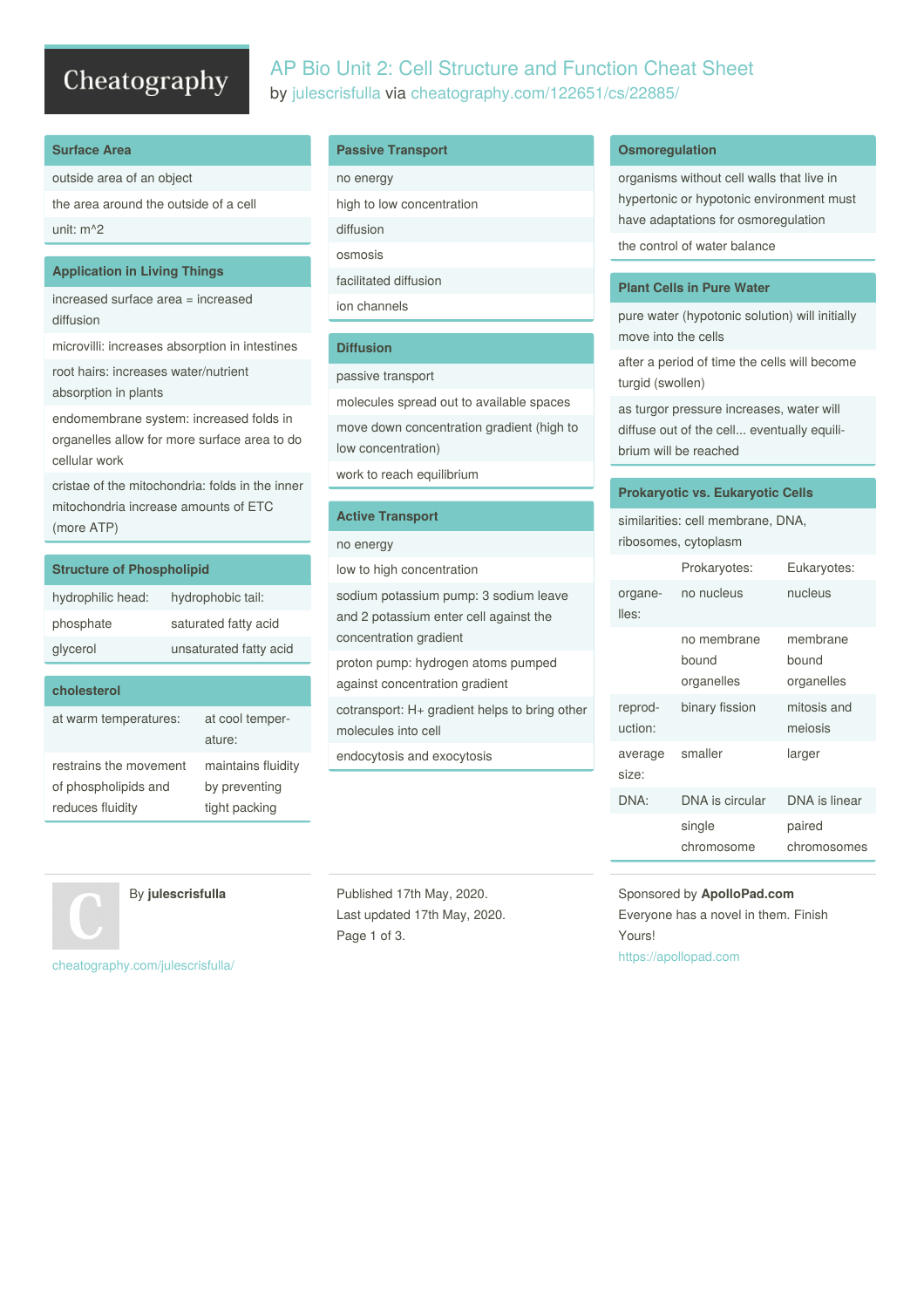# Cheatography

# AP Bio Unit 2: Cell Structure and Function Cheat Sheet by [julescrisfulla](http://www.cheatography.com/julescrisfulla/) via [cheatography.com/122651/cs/22885/](http://www.cheatography.com/julescrisfulla/cheat-sheets/ap-bio-unit-2-cell-structure-and-function)

#### **Volume**

amount of space inside of the object the space inside of the cell unit: cm^3

## **Fluid Mosaic Model**

phospholipids: provides fluidity and elasticity proteins and other molecules embedded in membrane

| <b>Phospholipid Bilayer</b> |
|-----------------------------|
| amphipathic                 |
| hydrophilic heads           |
| hydrophobic tails           |
|                             |
|                             |

#### **Proteins**

| integral proteins: | peripheral proteins:   |
|--------------------|------------------------|
| imbedded           | on hydrophilic portion |
| through the        | of the cell membrane   |
| membrane           | (outside)              |
| (inside)           |                        |

#### **Carbohydrates** cell to cell recognition: membrane carbohydr‐ ates: cell's ability to distinguish one type of neighb‐ oring cell from another interact with the surface molecules of other cells, facilitating cell to cell recognition

### **Passive Transport (diffusion)**

the tendency for molecules of any substance to spread out into available space

substances will move down a concentration gradient

high to low concentration

#### **Passive Transport (osmosis)**

the diffusion of water

water moves from hypotonic to hypertonic

isotonic: equal solute across a membrane

hypotonic: less solute, more water

hypertonic: more solute, less water

low to high concentration

#### **Active Transport (endocytosis)**

cell takes in macromolecules by forming vesicles from plasma membrane

phagocytosis: "cellular eating," engulfing solids

pincytosis: "cellular drinking," engulfing solutes

#### **Active Transport (exocytosis)**

transport vesicles migrate to the membrane, fuse with it and release their contents

# **Osmoregulation (paramecium)**



# **The Endosymbiotic Theory**

an evolutionary theory of the origin of eukaryotic cells from prokaryotic organisms

endosymbiosis: one organism living inside another

evidence 1) chloroplasts and mitochondria multiply in the same way as ancient bacteria

evidence 2) chloroplasts and mitochondria both control their own DNA and ribosomes

evidence 3) chloroplasts and mitochondria both have two membranes (inner membrane contains different proteins than the outer membrane)

# **Surface Area to Volume Ratio**

a comparison between the size of the outside of an object and the amount inside smaller cells have an increase SA:V as the cell gets bigger, the SA:V decreases small cells are more efficient at diffusion as they have a high ratio

# **Structure of Cellular Membrane**

| two main compon- | other important |
|------------------|-----------------|
| ents:            | molecules:      |
| phospholipids    | cholesterol     |
| proteins         | carbohydrates   |

By **julescrisfulla**

Published 17th May, 2020. Last updated 17th May, 2020. Page 2 of 3.

Sponsored by **ApolloPad.com** Everyone has a novel in them. Finish Yours! <https://apollopad.com>

[cheatography.com/julescrisfulla/](http://www.cheatography.com/julescrisfulla/)